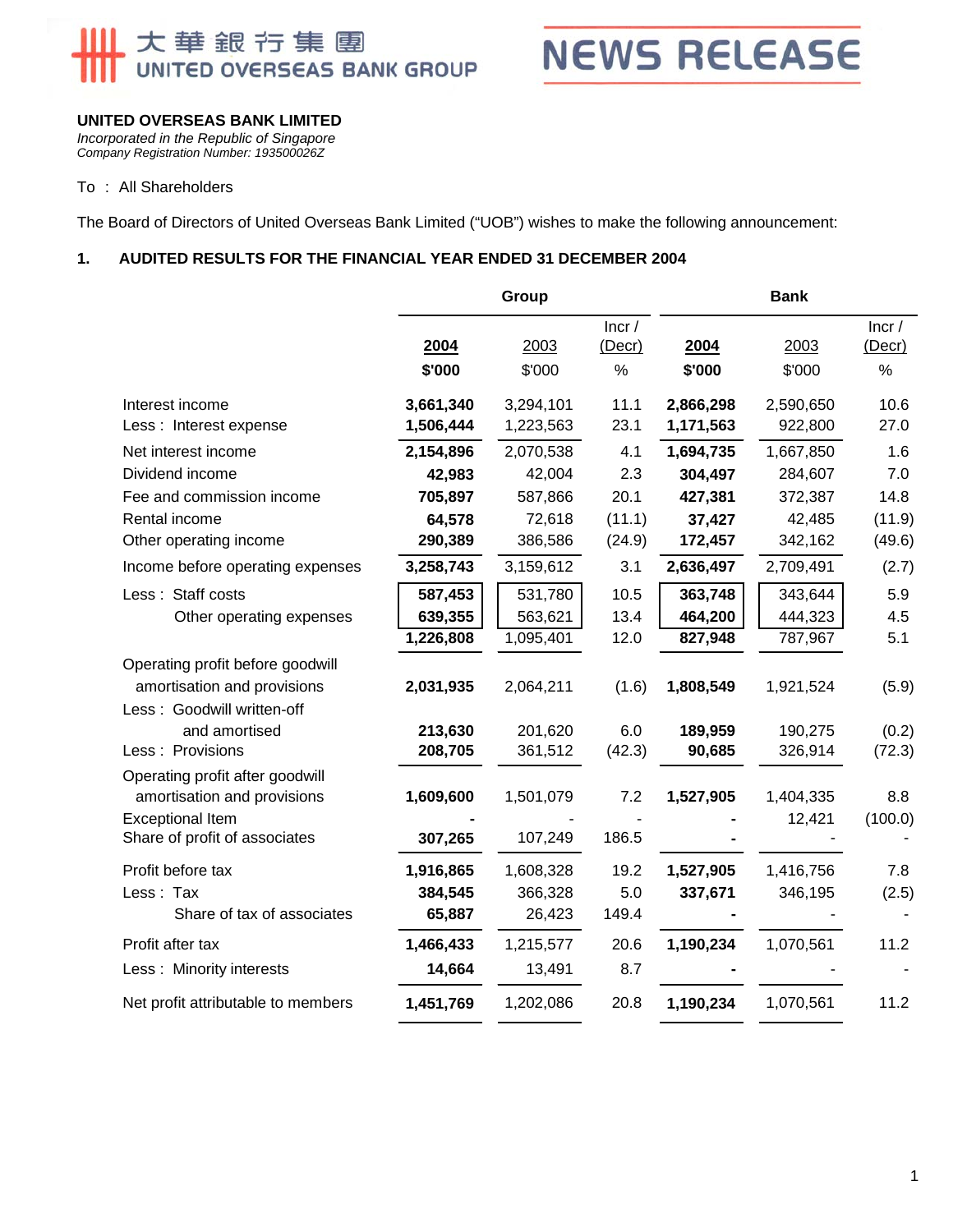# 大華銀行集團

## **NEWS RELEASE**

#### **2. SELECTED BALANCE SHEET DATA**

|                                                                                                   | Group               |                     |                      | <b>Bank</b>         |                     |                         |
|---------------------------------------------------------------------------------------------------|---------------------|---------------------|----------------------|---------------------|---------------------|-------------------------|
|                                                                                                   | 31-Dec-04<br>\$'000 | 31-Dec-03<br>\$'000 | Incr/<br>(Decr)<br>% | 31-Dec-04<br>\$'000 | 31-Dec-03<br>\$'000 | Incr/<br>(Decr)<br>$\%$ |
| <b>Assets</b>                                                                                     |                     |                     |                      |                     |                     |                         |
| <b>Total assets</b>                                                                               | 134,878,566         | 113,446,399         | 18.9                 | 112,724,881         | 98,750,817          | 14.2                    |
| Loans and advances including                                                                      |                     |                     |                      |                     |                     |                         |
| trade bills of non-bank customers                                                                 | 64,300,016          | 59,296,556          | 8.4                  | 50,570,803          | 50,510,461          | 0.1                     |
| <b>Liabilities</b>                                                                                |                     |                     |                      |                     |                     |                         |
| Deposits of non-bank customers                                                                    | 79,018,770          | 69,862,961          | 13.1                 | 62,354,537          | 60,301,300          | 3.4                     |
| Total deposits including                                                                          |                     |                     |                      |                     |                     |                         |
| bankers' deposits                                                                                 | 107,212,867         | 88,702,323          | 20.9                 | 90,219,569          | 79,367,234          | 13.7                    |
| Subordinated debts (unsecured)                                                                    |                     |                     |                      |                     |                     |                         |
| - Due after one year                                                                              | 5,633,534           | 2,990,809           | 88.4                 | 5,549,577           | 2,990,809           | 85.6                    |
| Other debts issued                                                                                |                     |                     |                      |                     |                     |                         |
| - Due within one year (secured) *                                                                 | 925,366             | 852,407             | 8.6                  |                     |                     |                         |
| - Due within one year (unsecured)                                                                 | 16,338              |                     | <b>NM</b>            | 16,338              |                     | <b>NM</b>               |
| - Due after one year (unsecured)                                                                  | 514,059             | 353,053             | 45.6                 | 514,059             | 353,053             | 45.6                    |
| <b>Capital and reserves</b>                                                                       |                     |                     |                      |                     |                     |                         |
| Issued and paid-up capital                                                                        | 1,536,255           | 1,571,664           | (2.3)                | 1,536,255           | 1,571,664           | (2.3)                   |
| Total shareholders' funds                                                                         | 13,438,752          | 13,282,035          | 1.2                  | 11,712,338          | 11,759,111          | (0.4)                   |
| Net asset value                                                                                   |                     |                     |                      |                     |                     |                         |
| Net asset value per ordinary<br>share based on issued share<br>capital as at end of the financial |                     |                     |                      |                     |                     |                         |
| year $(\$)$                                                                                       | 8.75                | 8.45                | 3.6                  | 7.62                | 7.48                | 1.9                     |

\* These debts are issued by Archer 1 Limited, a special purpose entity ("SPE") of the Group, and secured by a first floating charge on all assets of the SPE.

NM: Not meaningful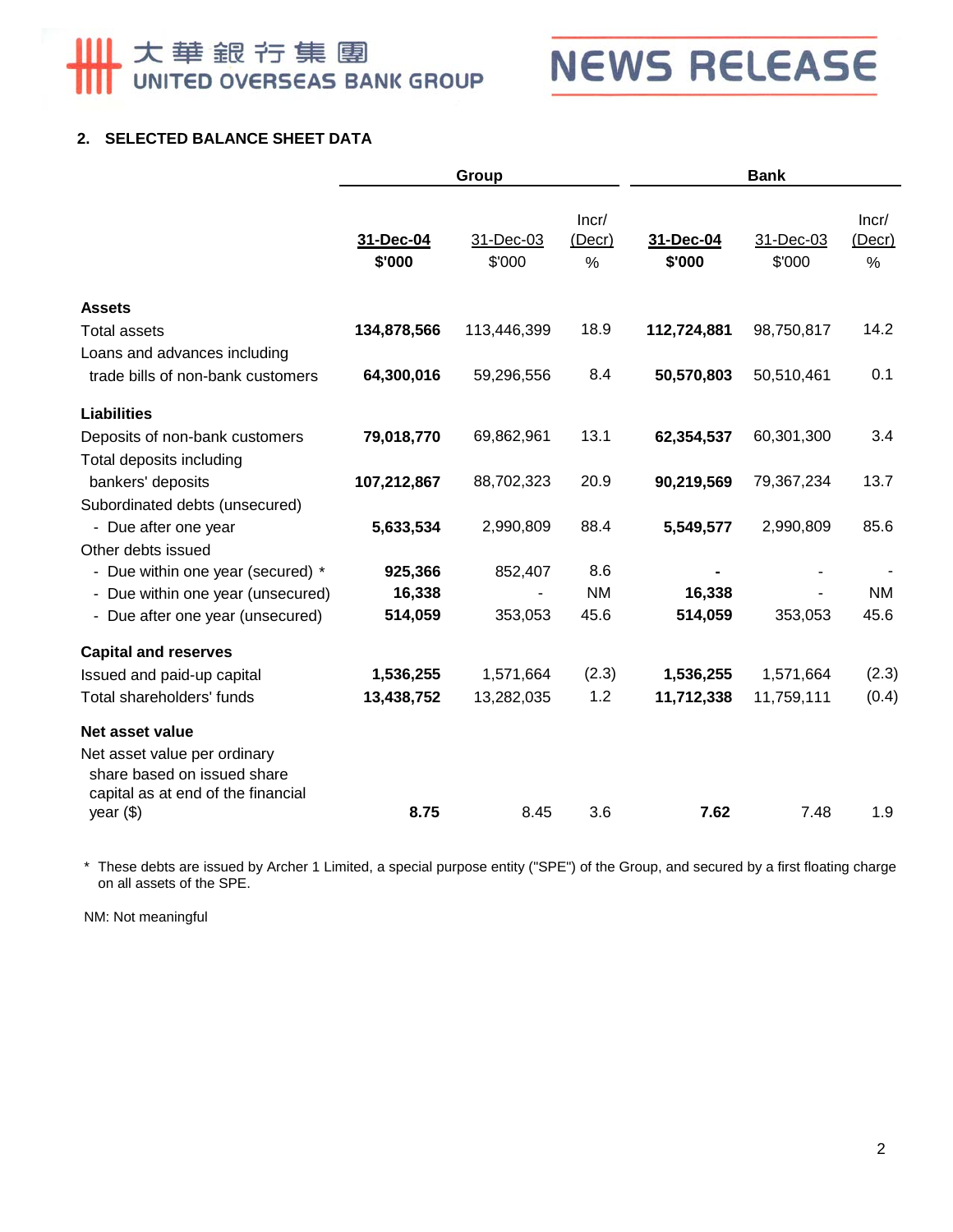## **NEWS RELEASE**

#### **3. OTHER INFORMATION**

|                                                                               | Group          |                |                      | <b>Bank</b>    |                |                      |
|-------------------------------------------------------------------------------|----------------|----------------|----------------------|----------------|----------------|----------------------|
|                                                                               | 2004<br>\$'000 | 2003<br>\$'000 | Incr/<br>(Decr)<br>% | 2004<br>\$'000 | 2003<br>\$'000 | Incr/<br>(Decr)<br>% |
| Net profit attributable to shareholders<br>(a)                                |                |                |                      |                |                |                      |
| - Six months ended 30 June                                                    | 704,646        | 501,354        | 40.5                 | 620,372        | 522,024        | 18.8                 |
| - Six months ended 31 December                                                | 747,123        | 700,732        | 6.6                  | 569,862        | 548,537        | 3.9                  |
| Total for the financial year                                                  | 1,451,769      | 1,202,086      | 20.8                 | 1,190,234      | 1,070,561      | 11.2                 |
| Depreciation<br>(b)                                                           | 124,701        | 107,755        | 15.7                 | 84,709         | 78,077         | 8.5                  |
| Net profit as a percentage of<br>(c)<br>average total shareholders' funds (%) |                |                |                      |                |                |                      |
| - Including goodwill amortisation                                             | 10.8           | 9.3            | 16.1                 | 10.1           | 9.3            | 8.6                  |
| - Excluding goodwill amortisation                                             | 12.4           | 10.9           | 13.8                 | 11.7           | 11.0           | 6.4                  |
| Earnings per share (cents)<br>(d)                                             |                |                |                      |                |                |                      |
| - Basic                                                                       | 92.6           | 76.5           | 21.0                 | 75.9           | 68.1           | 11.5                 |
| - Diluted                                                                     | 92.6           | 76.5           | 21.0                 | 75.9           | 68.1           | 11.5                 |
|                                                                               |                |                |                      |                |                |                      |

#### (e) Share capital movements of the Bank

|                                                   | No. of shares<br>issued/(cancelled)<br>between 1-Oct-04<br>and 31-Dec-04 |              | No. of new shares<br>that would have been issued<br>upon the exercise of all<br>outstanding options |  |  |
|---------------------------------------------------|--------------------------------------------------------------------------|--------------|-----------------------------------------------------------------------------------------------------|--|--|
| Exercise of share options                         |                                                                          | At 31-Dec-04 | At 31-Dec-03                                                                                        |  |  |
| granted under the UOB<br>1999 Share Option Scheme | 172,000                                                                  | 4,274,000    | 4,467,000                                                                                           |  |  |
| Shares purchased under<br>share buy-back program  | (36,417,000)                                                             |              |                                                                                                     |  |  |
|                                                   | (36, 245, 000)                                                           |              |                                                                                                     |  |  |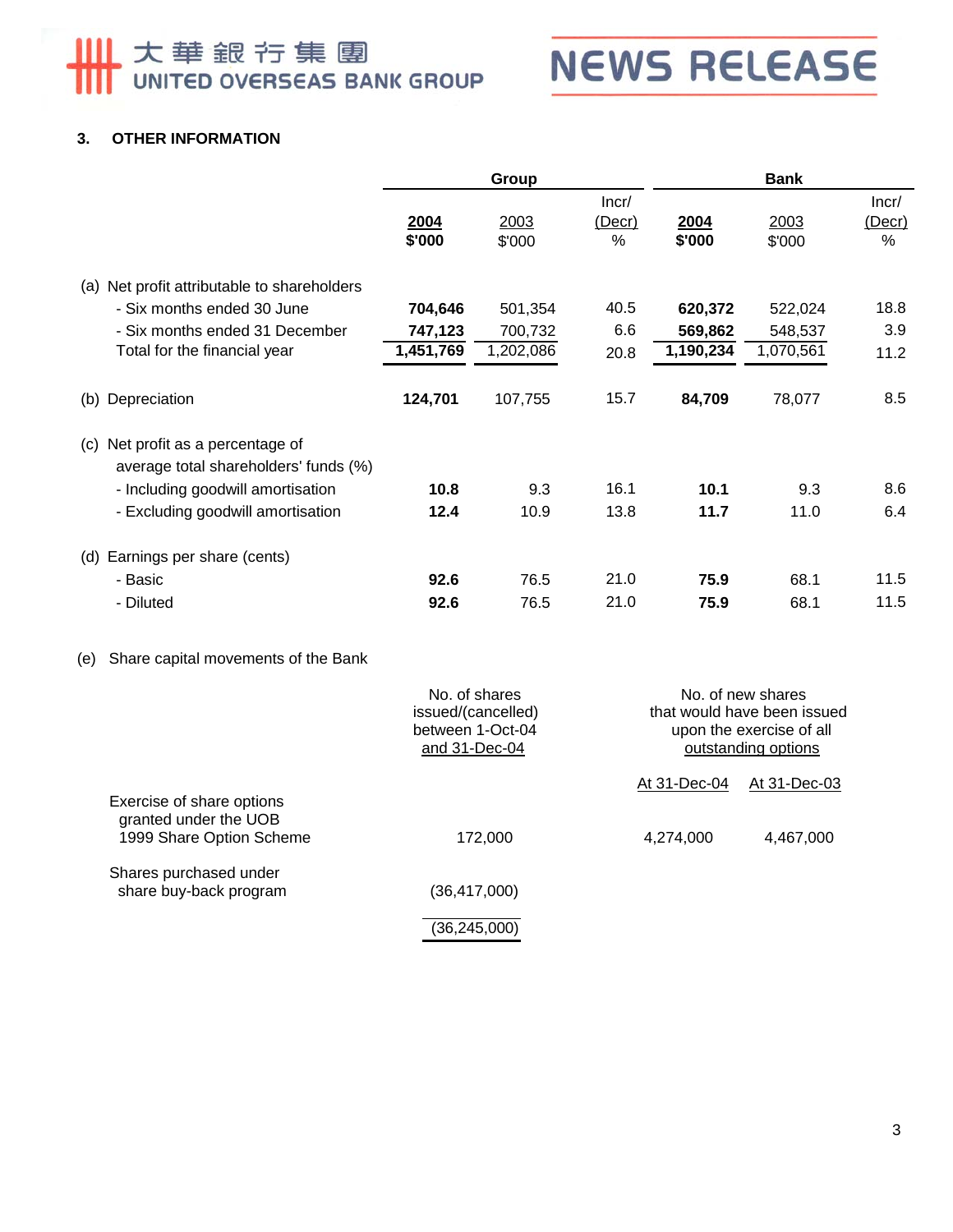### 大華銀行集團 UNITED OVERSEAS BANK GROUP

### **NEWS RELEASE**

#### **4. REVIEW OF GROUP PERFORMANCE**

- (a) The financial statements have been prepared in accordance with Singapore Financial Reporting Standards and are presented in Singapore dollars. The same accounting policies and computation methods have been adopted in the financial statements for the financial year ended 31 December 2004 as those for the financial year ended 31 December 2003.
- (b) Following UOB's acquisition of Bank of Asia Public Company Limited and its subsidiaries ("BOA") on 27 July 2004, BOA's results for the five months ended 31 December 2004 and its balance sheet as at 31 December 2004 were consolidated into the Group's financial statements.
- (c) The Group's net profit after tax ("NPAT") for the financial year ended 31 December 2004 of \$1,452 million represented an increase of \$250 million or 20.8% over the \$1,202 million registered for the financial year ended 31 December 2003. The increase in NPAT was mainly due to higher share of profit of associates, lower provision charges, higher fee and commission income, and higher net interest income. These were partially offset by higher operating expenses and lower other operating income.
- (d) Total income increased 3.1% to \$3,259 million for 2004 from \$3,160 million for 2003, primarily due to higher fee and commission income derived largely from fund management, investment-related and trade-related activities, higher net interest income mainly from inter-bank money market activities and debt securities, and higher net profit on disposal of investment securities. These were partially offset by the net loss on dealing securities, government securities and derivatives.
- (e) The Group's total operating expenses increased 12.0% to \$1,227 million for 2004 from \$1,095 million for 2003 attributed mainly to the acquisition of BOA. Staff costs increased 10.5% to \$587 million primarily due to increased headcount, while other operating expenses increased 13.4% to \$639 million mainly due to higher commission and brokerage expenses incurred to support business growth, and higher depreciation charges mainly on application software. Consequently, the expense-to-income ratio of the Group increased to 37.6% for 2004 from 34.7% for 2003. Excluding BOA, Group total operating expenses would have shown a lower increase of 4.9% and a lower expense-to-income ratio of 36.6%.
- (f) The Group's provision charges decreased 42.3% to \$209 million for 2004 from \$362 million for 2003. The decrease was mainly due to lower specific provisions for loans and the write-back of general provisions as a result of improved asset quality and economic conditions in Singapore and the region, partially offset by higher specific provisions for investments and other assets.
- (g) Share of profit of associates (before tax) increased \$200 million to \$307 million for 2004 from \$107 million for 2003 mainly due to an exceptional gain recorded by United Overseas Land Limited from the divestment of its holdings in UOB shares.
- (h) The Group's net loans and advances to customers as at 31 December 2004 were \$64,300 million, representing an increase of 8.4% over the \$59,297 million as at 31 December 2003, mainly contributed by the acquisition of BOA. Excluding BOA's net loans of \$4,391 million, the Group's net loans and advances to customers as at 31 December 2004 would have been \$59,909 million, representing an increase of 1.0% from 31 December 2003.
- (i) Group non-performing loans ("NPLs") increased 6.3% to \$5,484 million as at 31 December 2004 from \$5,160 million as at 31 December 2003 attributed mainly to the acquisition of BOA. Excluding BOA's NPLs of \$1,030 million, Group NPLs would have decreased to \$4,454 million, representing a reduction of 13.7% from 31 December 2003. Group NPL ratio decreased to 8.0% as at 31 December 2004 from 8.1% as at 31 December 2003. Excluding BOA, Group NPL ratio would have improved to 6.9% as at 31 December 2004. Of the total Group NPLs as at 31 December 2004, \$2,797 million or 51.0% were secured by collateral, and \$3,347 million or 61.0% were in the Substandard category.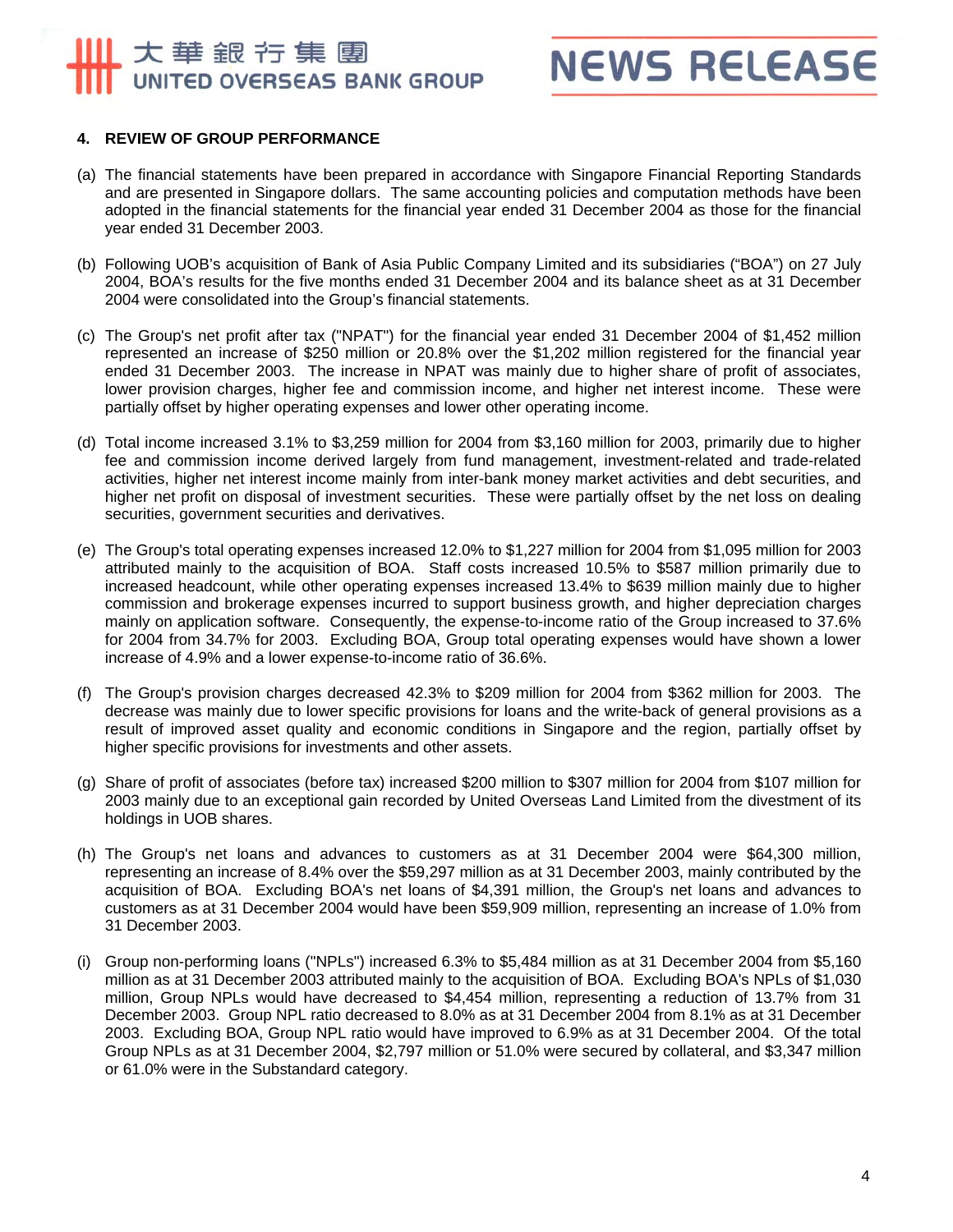### 大華銀行集團 UNITED OVERSEAS BANK GROUP



- (j) Total cumulative specific and general provisions of the Group were \$3,724 million as at 31 December 2004 compared to \$3,332 million as at 31 December 2003. General provisions as at 31 December 2004 were \$1,370 million or 36.8% of total cumulative provisions. The total cumulative provisions as at 31 December 2004 provided coverage of 67.9% against Group NPLs, compared to 64.6% as at 31 December 2003. As at 31 December 2004, unsecured NPLs were 138.6% covered by total cumulative provisions, compared to 141.4% as at 31 December 2003. Excluding BOA's provisions of \$589 million, total cumulative specific and general provisions would have been \$3,136 million as at 31 December 2004, providing a coverage of 70.4% against Group NPLs.
- (k) Total assets of the Group as at 31 December 2004 were \$134,879 million, of which \$6,872 million was from the acquisition of BOA. This represents a growth of 18.9% over the \$113,446 million as at 31 December 2003. Excluding the assets from BOA, the Group's total assets would have recorded a growth of 12.8% over 31 December 2003.
- (l) Shareholders' funds of the Group as at 31 December 2004 were \$13,439 million, representing an increase of 1.2% over the \$13,282 million as at 31 December 2003. Consequently, the Group's net asset value per share increased 30 cents to \$8.75 as at 31 December 2004 from \$8.45 as at 31 December 2003.
- (m) As at 31 December 2004, the Group's total Capital Adequacy Ratio ("CAR") of 15.6% computed under the revised capital framework issued by the Monetary Authority of Singapore ("MAS") was 5.6% points higher than the minimum total CAR of 10% set by MAS. Compared to the total CAR of 15.2% as at 31 December 2003, it had increased 0.4% point mainly attributable to the issue of US\$1 billion and S\$1 billion subordinated notes in August 2004, largely offset by the increase in risk-weighted assets due primarily to the consolidation of BOA's financials and higher holdings in investment securities, as well as share buy-back of \$500 million.

#### **5. DIVIDEND**

The Directors recommend the payment of a final dividend of 40% or 40 cents per share less 20% Singapore income tax (2003: 40% or 40 cents per share less 20% Singapore income tax) in respect of the financial year ended 31 December 2004.

Together with the interim dividend of 20% or 20 cents per share paid in August 2004, the total dividend for the financial year ended 31 December 2004 will be 60% or 60 cents per share (2003: 60% or 60 cents per share) amounting to a total net dividend of \$743 million (2003: \$748 million). The total net dividend payment could be more if options under the UOB 1999 Share Option Scheme are exercised for shares before the books closure date.

All existing holders of options under the UOB 1999 Share Option Scheme who exercise their options for shares by the books closure date will be entitled to the final dividend, in accordance with the terms of the scheme.

Subject to shareholders' approval at the forthcoming Annual General Meeting, the final dividend for the financial year ended 31 December 2004 will be paid on 20 May 2005.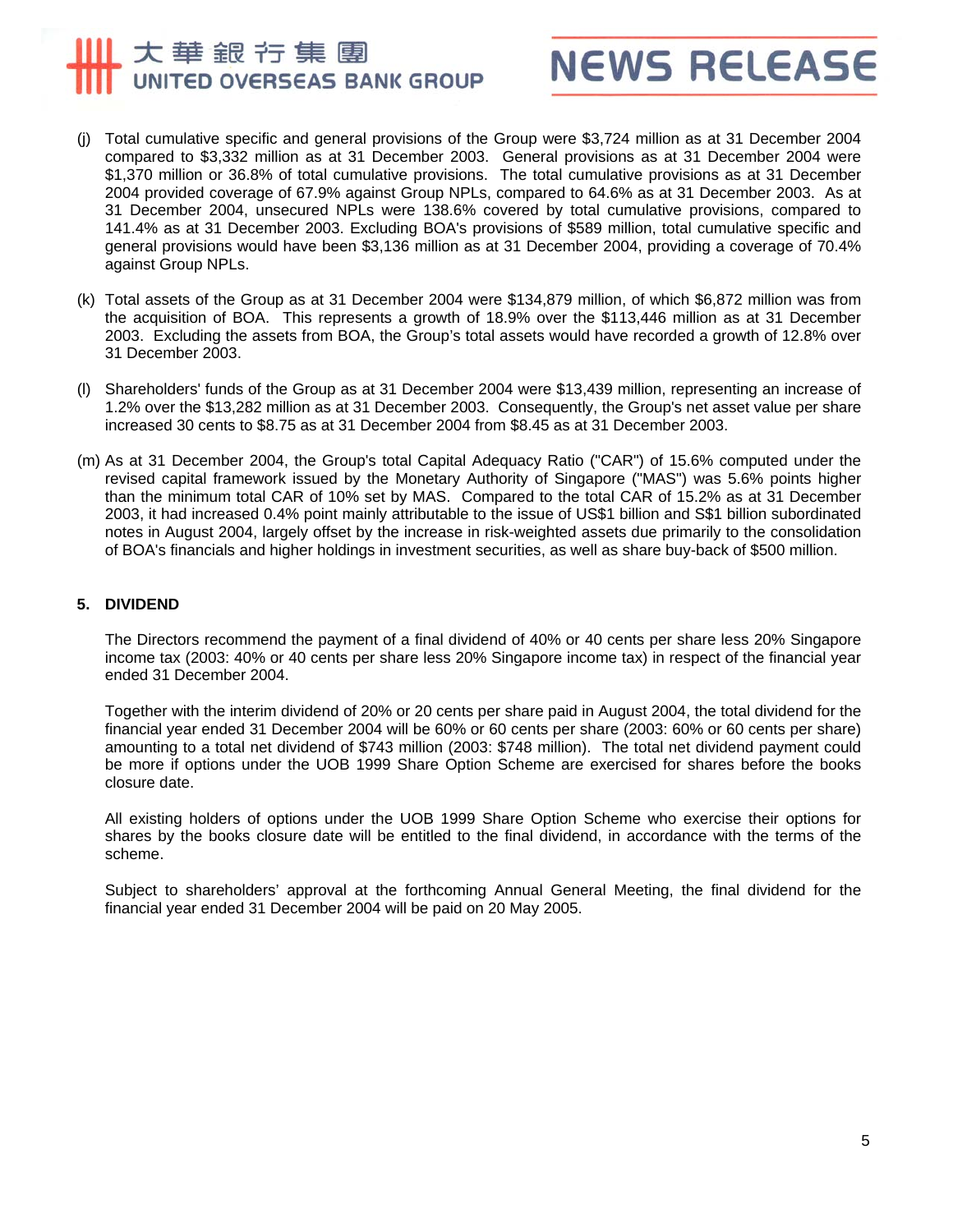



#### **6. CLOSURE OF BOOKS**

Notice is hereby given that, subject to shareholders' approval of the payment of the aforementioned dividend at the Annual General Meeting to be held on 27 April 2005, the Share Transfer Books and Registers of Members of the Bank will be closed from 10 May 2005 to 11 May 2005, both dates inclusive. Duly completed transfers received by the Bank's Registrar, Lim Associates Pte Ltd, at 10 Collyer Quay #19-08 Ocean Building, Singapore 049315 up to 5.00 pm on 9 May 2005 will be registered to determine shareholders' entitlements to the proposed final dividend. In respect of ordinary shares in securities accounts with The Central Depository (Pte) Ltd ("CDP"), the final dividend will be paid by the Bank to CDP which will, in turn, distribute the dividend entitlements to shareholders.

#### **BY ORDER OF THE BOARD UNITED OVERSEAS BANK LIMITED**

Mrs Vivien Chan **Secretary** 

Dated this 24<sup>th</sup> day of February 2005

The results are also available at the Bank's website at www.uobgroup.com